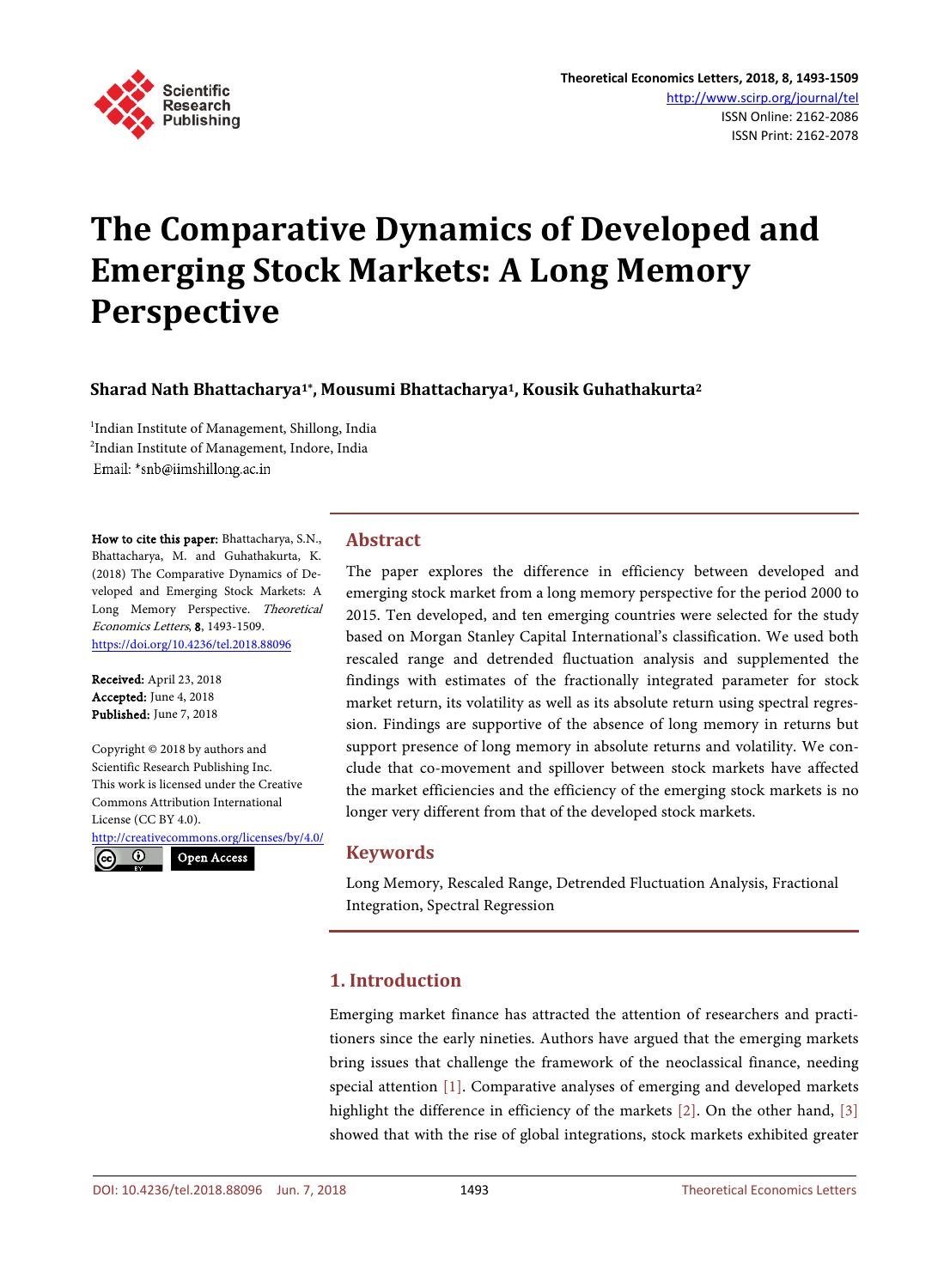co-movement, particularly during the IT bubble. While they found the phenomenon to be temporary and not an indication of permanent global integration of stock markets, [4] found evidence that the correlations across global financial markets had been permanently affected by the financial crisis. In spite of the voluminous literature on the comparative analysis of emerging and developed markets, it is necessary to vouch and authenticate the existing research findings, and we continue to look into the relative market characteristics from different perspectives to understand the effect of global integration.

Long memory in stock returns is a direct comment on the efficiency of the stock market. The debate on stock market returns displaying long memory properties still continues since this fact has important consequences on the capital market theories even though evidence on the topic reported in empirical studies are not strong enough. Long range dependence generally suggests nonlinear structure in asset returns. Such long-range dependence structure indicates that returns can be predicted, the efficient market hypothesis is violated, and applicability of random walk in stock prices is challenged. It would also raise concern regarding linear modelling, forecasting, statistical testing of pricing models based on standard statistical methods, and theoretical and econometric modelling of asset pricing. We hypothesize that long memory statistics of the emerging and the developed market should reveal how different the markets are. Taking data from stock market indices of ten developed and ten emerging markets we run tests for long memory and find out the comparative scenario. Our findings indicate that while the volatility of returns in both developed and emerging markets exhibit long memory, there is no significant difference in the long memory characteristics of the two sets of markets. The article augments the existing literature by examining the efficiencies of the developed and emerging markets from a different perspective and is one of the early studies to evidence that no significant difference in terms of efficiency exists between the two classes of markets.

In this article, we start in Section 2 with a brief literature review on Long Memory tests of financial markets. The issues and concerns with same are highlighted therein. In Section 3 we give the details of the data and methodology adopted. In the next section, we familiarize the readers with the theoretical background of the methods used to test the long-range dependence of the returns in the financial markets. In Section 5 we discuss the results of our empirical findings. Finally, we present our conclusions in Section 6.2.

## **2. Studies in Long Memory**

Initial works on long memory for stock returns are by [5] and [6]. [7] reported that the rescaled range statistic used by them is less powerful and often fails to distinguish between long and short memory. He proposed a modified rescaled range test using a statistic popularly called Lo statistic and concluded that daily stock returns do not display long-memory properties. [8] criticised the Lo statis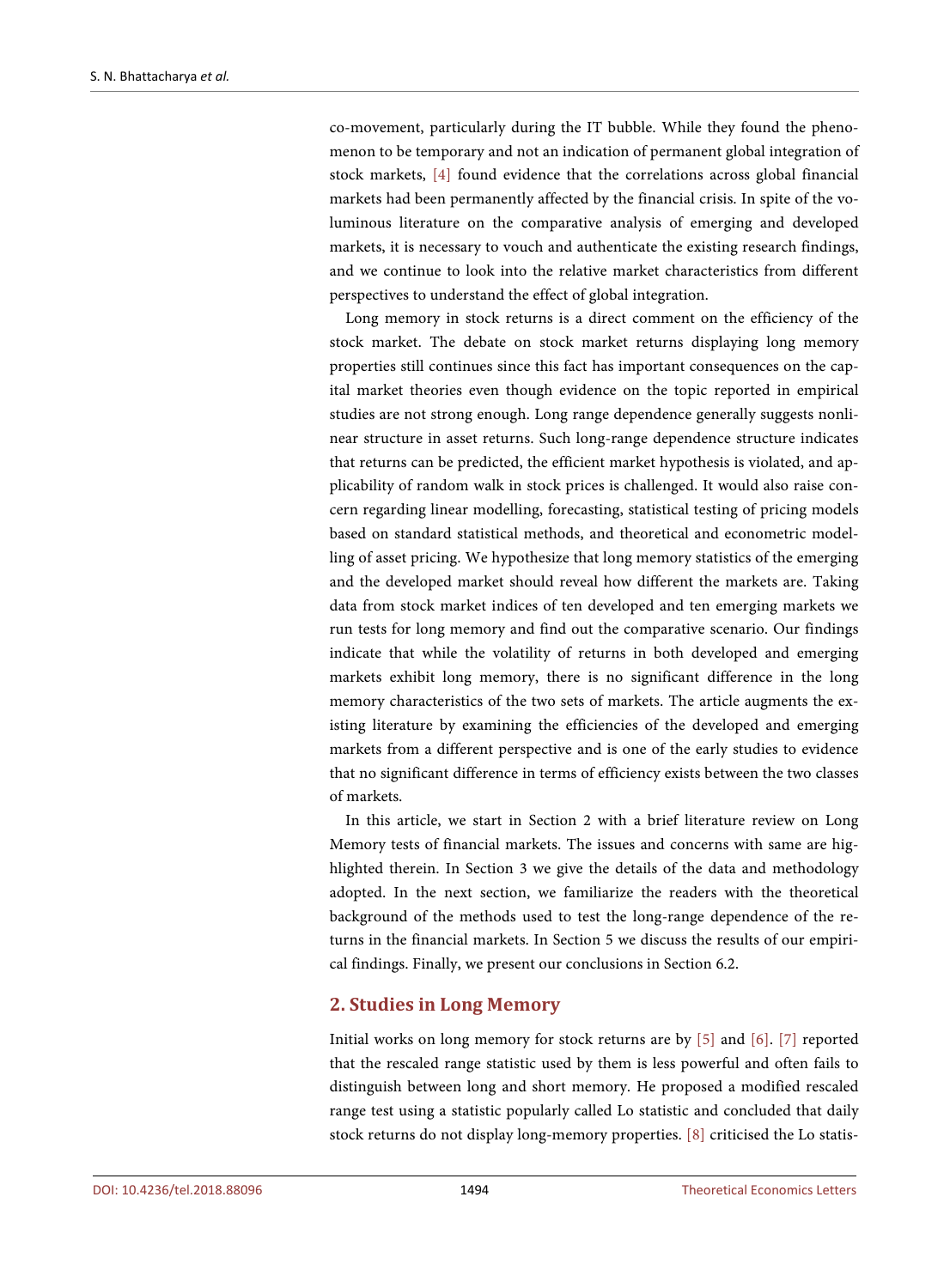tic on the ground that it failed to detect a low level of long-range persistence or memory and challenged the inferences drawn from the evidence of long memory when long memory is identified using Lo statistic.

There exists a general consensus among finance community that long-memory is an imperative characteristic of asset price volatility while asset returns, in agreement with the efficient markets hypothesis, contain insignificant serial correlation. [9] provides a decent survey of existing literature on the issue. Early evidence of long-range dependence in currencies is available in [10] while similar evidence in stock prices was provided by [11] and others. [12] provides evidence that international stock markets like Korean, Malaysian, Singapore and New Zealand stock market returns have long memory and therefore are not efficient while Japan, USA and Australia were found to be efficient. The divergent findings on the topic spawned research to include memory characteristics in volatility models and development of popular models like the inclusion of fractionally integrated component in GARCH family of models. More recent studies include [13] [14], and [15] provide assorted results. [13] reported the evidence of long memory in volatility of Chinese stock market. While [14] observed long memory in volatility of returns but not in mean returns for Indian stock market, contrary evidence was reported by [15] where they claimed for the presence of long memory in mean returns for medium and small stocks in India. [16] suggested that portfolios with higher long memory parameter possess higher expected return with lower risk. Absence of long memory in returns was reported by [17] in emerging markets and in developed markets by [18] but both [17] and [18] evidenced presence of long memory in volatility and absolute returns. An excellent review of the literature on long memory beginning from [19] is reported by [20].

## **3. Theoretical Background of Long Memory**

Long memory is a measure of persistence and can be explained both in the time domain and frequency domain. In the time domain, it is generally described as an exhibition of persistent autocorrelations with very slow decay at a hyperbolic rate. For a zero-mean covariance stationary process  $\{x_t, t = \cdots, -1, 0, +1, \cdots\}$ with auto covariance function  $\gamma_u = E(x_t x_{t+u})$ , the time domain explanation of long memory says that  $\sum_{u=-\infty}^{\infty}$   $|\gamma_u|$ γ ∞  $\sum_{n=-\infty}^{\infty}$   $\left|\gamma_{u}\right|$   $=\infty$  . In the frequency domain, the long memory is described in terms of rates of explosions of low frequency spectra. The presence of explosions in the spectrum of a process  $(x_t)$  makes it variable. When  $x_t$ has an absolutely continuous spectral distribution with a spectral density function  $f(\lambda)$ ; according to the frequency domain definition of long memory, the spectral density function is unbounded at some frequency  $\lambda$  in the interval  $[0,\pi]$ , *i.e.*,  $f(\lambda) \to \infty$  as  $\lambda \to \lambda^*$ , where  $\lambda^* \in [0,\pi]$ . Empirical studies generally consider the case when the singularity or pole in the spectrum occurs at the zero frequency. This basically represents the general fractionally integrated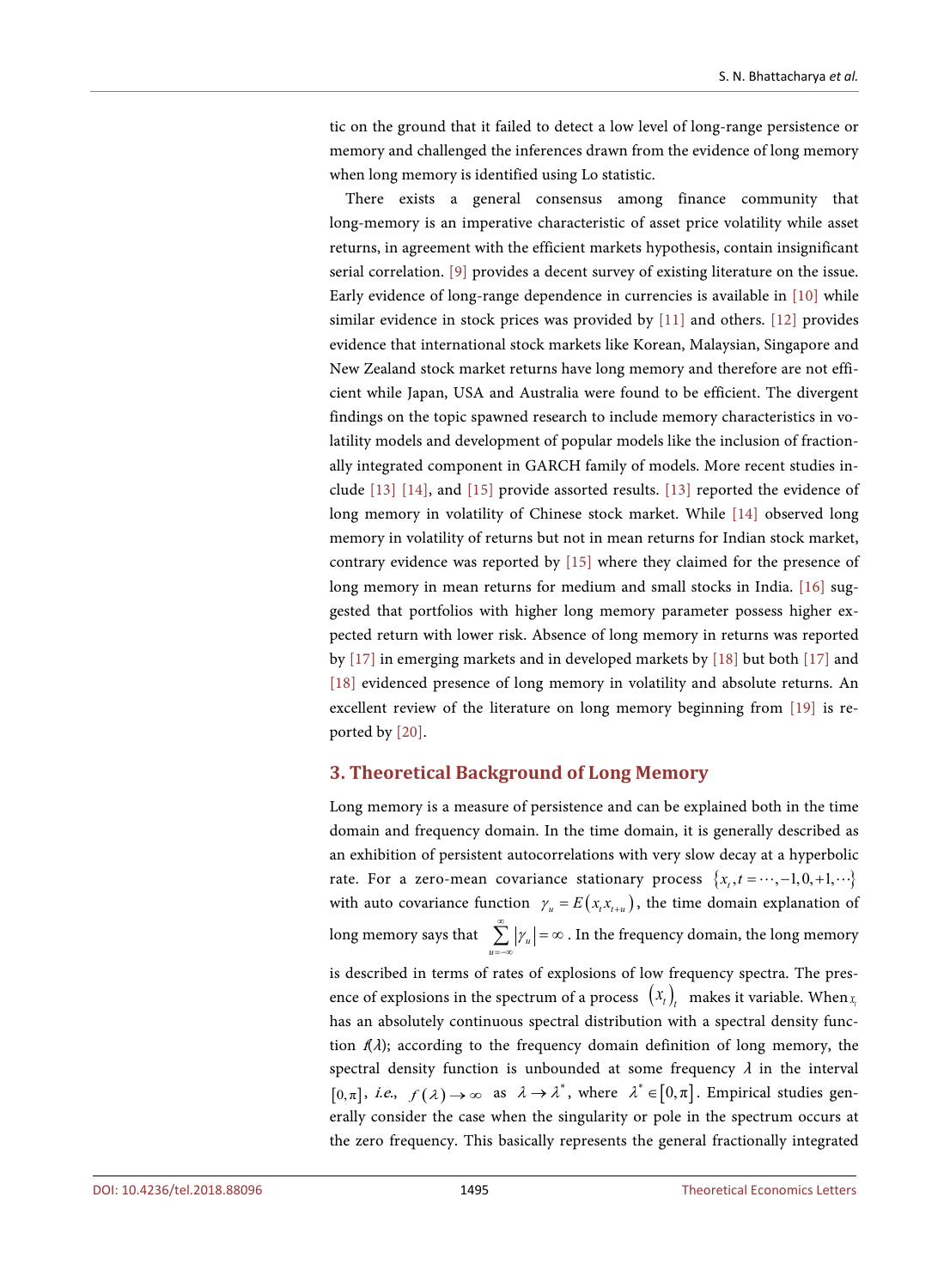I(d) models of the form:  $(1-L)^d x_t = u_t, t = 0, \pm 1, \cdots$ , where  $x_t = 0$  for  $t \le 0$ , and  $d > 0$ , where L is the lag operator and  $u_t$  is a covariance stationary process with a spectral density function that is positive and finite at any frequency. When the spectral power concentration is at very low frequencies near zero and has an exponential decline with an increase in frequency, it is indicative of the existence of long memory.

## **4. Data & Methodology**

We explored the existence of long memory using ten indices from both emerging and developed markets at a daily frequency. For emerging market category, we selected Hungary (BUX), China (SHCOMP), Brazil (IBOVESPA), Chile (IPSA), India (NIFTY), Korea (KOSPI), Malaysia (KLSE), Mexico (MXX-IPC), MICEX (Russia), and TWII (Taiwan). For developed market category we considered Australia (ALL ORDINARIES), Canada (TSX), France (FCHI), Germany (DAX), Hongkong (HANGSENG), Japan (NIKKEI), Netherlands (AEX), Singapore (STRAITS TIMES), United Kingdom (FTSE 100) and United States of America (DJA). We adopted Morgan Stanley Capital International (MSCI) classification for segregating stock markets into emerging and developed which takes into account market accessibility, its size and liquidity and economic development. The daily closing values of the selected indices from January 2000 to September 2015 were considered based on availability, and non-availability of more recent data from all the markets is a limitation of the study. Stock market returns ( *<sup>t</sup> r* ) are obtained as the natural logarithm of the ratio of the current value of the stock index to the previous price. We considered three forms of return viz., return ( *<sup>t</sup> r* ), absolute return (modulus value) and return squared series from each index. We used Detrended Fluctuation Analysis, Rescaled range analysis and an estimate of the fractional differencing parameter to explore long memory characteristics as discussed in subsequent sections.

We first investigate the descriptive statistics of all the data series and follow it up with stationarity tests using standard unit root tests. For Hurst exponent estimation, we adopt Detrended Fluctuation Analysis (DFA), Lo (1991) statistic and also estimated the long-memory parameter using the semiparametric log-periodogram regression estimator applying [21] modifications. We discuss the above-referred methods below.

## **4.1. Detrended Fluctuation Analysis**

Detrended fluctuation analysis (DFA) of [22] quantifies fractal-like correlation properties of the time series to investigate long-range power-law Correlations. It is done by detrending the sub-periods and using squared fluctuations around the trend of the signal, measured within observation windows of various sizes and then plotted against window size on a log-log scale  $\log \sigma_{DEA} \propto H \log(n)$ . The scaling exponent  $H$  (Hurst exponent) indicates the slope of this line, which relates log(fluctuation) to log(window size). The linear relationship supports the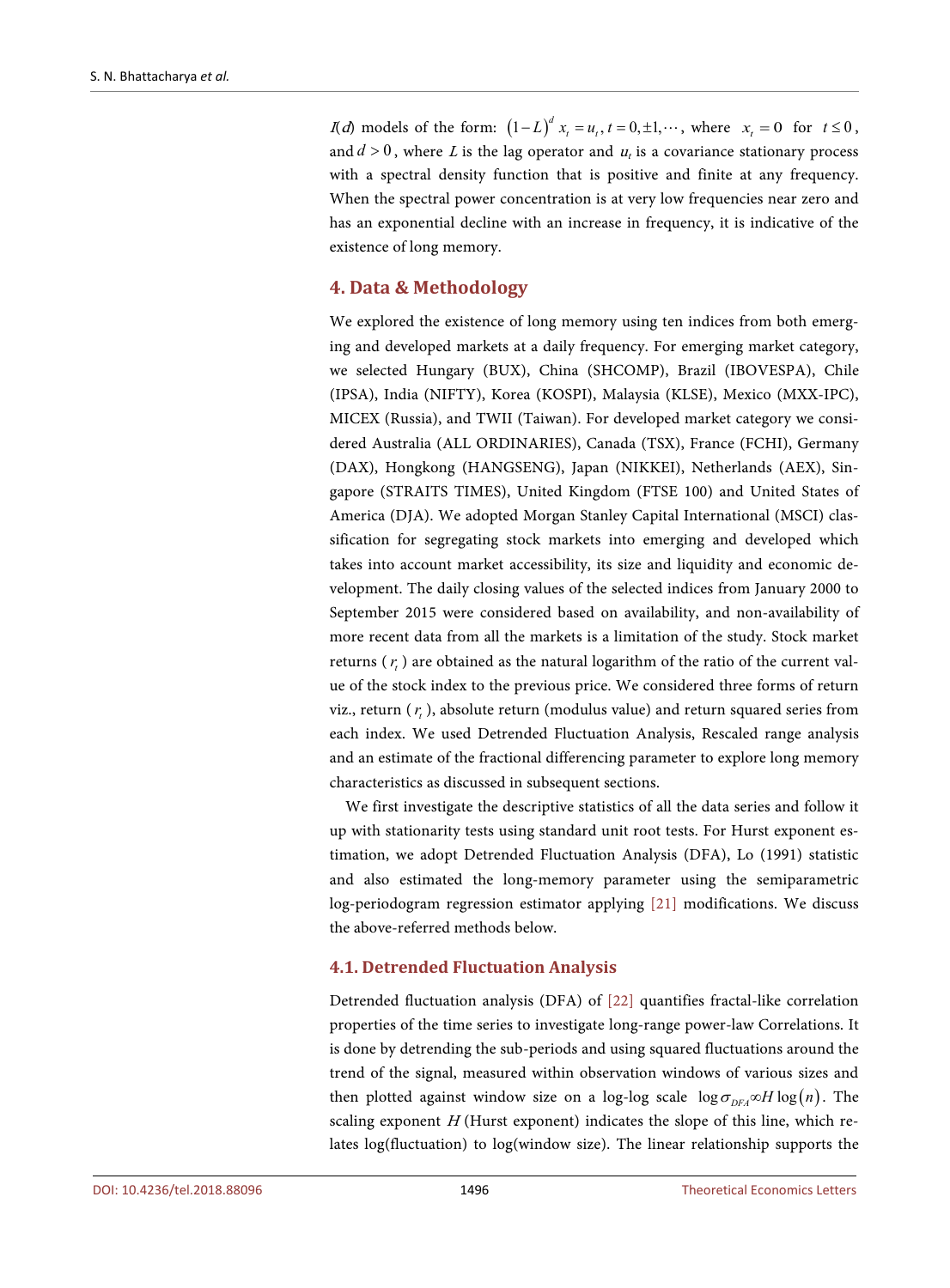presence of power-law (fractals) scaling which indicates that there is self-similarity in the series indicating that the fluctuations over small time scales are related to fluctuations over larger time scales. This  $H$  is used to identify the long memory properties of the time series. While  $H = 0.5$  is indicative of random walk, its value 0 and 0.5 is indicative of anti-persistent behaviour and between 0.5 and 1.0 indicates persistent behaviour.

## **4.2. Estimation of Lo Statistic**

The rescaled range provides a powerful alternative to autocorrelation, the variance analysis and spectral analysis while dealing with long-range persistence. For rescaled range statistic we find the ratio of the range of the sum of the deviations from the local mean divided by the standard deviation from the mean. Lo's (1991) statistic is a stable estimate of the long-range dependence of the time series which avoids sensibility of the general rescaled range statistic to short-term correlations by performing a Newey-West correction. Hence, if "n" is the time span,  $\bar{r}_n$  represents the mean return and Lo's modified R/S statistic, denoted by  $Q_n$  is defined as:

$$
r_n = \sum_{t=1}^n r(t) / n \tag{1}
$$

$$
Q_n = \left[ \max_{1 \le k \le n} \sum_{t=1}^k \left( r(t) - \overline{r_n} \right) - \min_{1 \le k \le n} \sum_{t=1}^k \left( r(t) - \overline{r_n} \right) \right] / \sigma_n(q) \tag{2) with}
$$

$$
\sigma_n^2(q) = \frac{1}{n} \sum_{t=1}^n \left( r(t) - \overline{r}_n \right)^2 + 2 \sum_{j=1}^q \omega_j(q) \gamma_j \tag{3}
$$

where  $\gamma_j$  represents the sample auto covariance of order  $j$ , and  $\omega_i(q) = 1 - (j/q + 1)$  represents the weights applied to the auto covariance at j<sup>th</sup> lag.

The term  $\sum_{j=1}^{n} \omega_j(q)$ *q*  $\sum_{j=1}$ <sup>*w*</sup>j(*4*)/*j*  $\omega_i(q)$   $\gamma$  $\sum_{j=1}^{\infty} \omega_j(q) \gamma_j$  is useful in understanding the short-term dynamics.

The statistic is sensitive to heteroscedasticity and autocorrelation corrected standard deviation which in itself is sensitive to the lag length  $q$ . We applied [23] procedure for obtaining optimal q.

#### **4.3. Estimation of Fractionally Integrated Parameter**

Here we use the standard spectral density function  $f(\lambda)$  which takes the form  $f(\lambda): c\left|1-e^{-i\lambda}\right|^{-2d}$  as  $\lambda \to 0$  with  $d \neq 0$  where  $c \neq 0$ ,  $d \in (0,0.5)$  is the fractionally integrated parameter that indicates memory. [24] proposed a least-squares estimator of d to understand the slope of the spectral density and is based on the regression equation:

$$
\log I(\lambda) = \beta_0 - d \log \left\{ 4 \sin^2 \left( \lambda_j/2 \right) \right\} + \nu_j, \ \ j = 1, \cdots, M, \tag{4}
$$

where  $I(\lambda)$  is the j<sup>th</sup> periodogram point,  $\lambda_j$  is the jth Fourier frequency and  $v_j$  is an identically distributed error term.  $M = g(T) = T^{\mu}$  with  $0 < \mu < 1$  is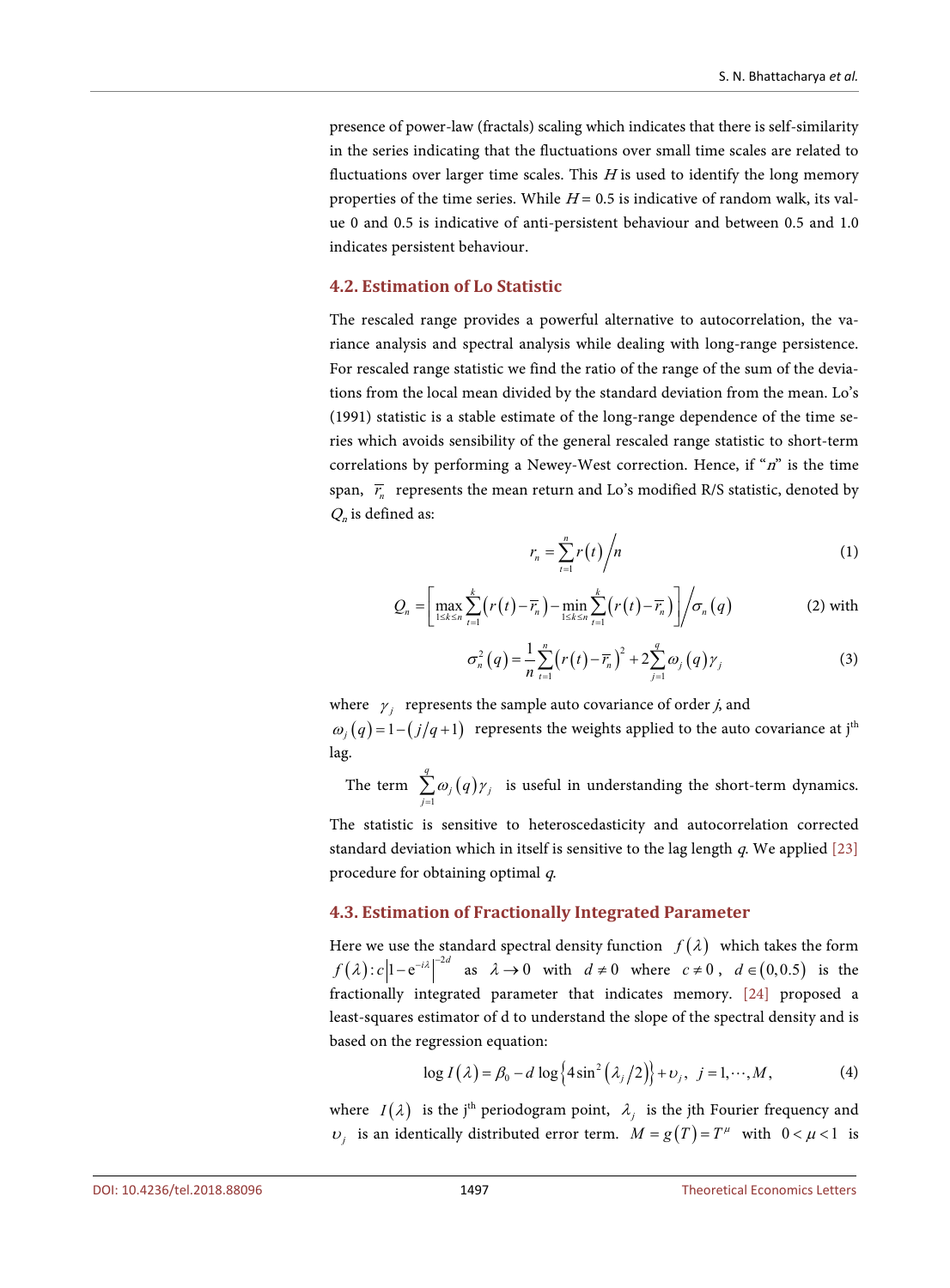the number of Fourier frequencies included in the spectral regression and is an increasing function of T. The estimator is known as a semi-parametric estimator since it does not require the AR and MA parameters a priori. We estimated long memory parameter here using [21] innovations that allow for a larger fraction of the ordinates of the empirical periodogram of the series with averaging of the periodogram over adjacent frequencies. On the choice of the number of harmonic ordinates to be included in the spectral regression, we consider  $M = T^{0.50}$ ;  $T^{0.55}$ ;  $T^{0.70}$ .

## **5. Empirical Analysis**

Table 1 displays the descriptions of all forms of return from all the indices selected for the study. We observed that all emerging nations except Taiwan have positive average return during the period while four developed countries like Japan, UK, France and Netherlands have negative average return during a similar period. Except for two developed European nation like Germany and France and two Latin American emerging nations like Chile and Mexico, all other return series are negatively skewed while all the return series from both developed and emerging nation are leptokurtic. The normality assumption for the logarithmic return was clearly rejected based on Jarque-Bera statistic. Normality is also rejected for absolute return series and volatility series of all developed and emerging indices using Jarque-Bera statistic which display of positive skewness and leptokurtic behaviour.

While testing for time series stationarity using unit root tests, the findings of ADF and PP unit root tests reject the hypothesis of a unit root in all forms of return series for all the markets as presented in Table 2. The primary inference from this is that the data series is stationary.

## **5.1. Detrended Fluctuation Analysis**

The values of Hurst component are displayed in Annexure 1. The minimum and maximum Hurst exponent value for return series for developed markets are 0.476 and 0.557 respectively whereas for emerging nations it is 0.506 and 0.609 respectively. In the case of squared return series, the min-max values are 1.05 and 0.96 respectively for developed markets and 1.00 and 0.87 for emerging markets respectively. For absolute return series, the min-max values are 1.00 and 0.89 for developed markets and 0.95 and 0.83 for emerging markets. While applying t-test for the null hypothesis that means of each series is 0.5 we get the following observations:

The findings as reported in Table 3 indicate that the hypothesis of Hurst exponent equaling 0.5 is rejected for all the return series and long memory is weak for return series while squared, and absolute return series shows strong, persistent behaviour. For developed markets squared and absolute return series shows strong, persistent behaviour while the possibility of returns following random walk cannot be ruled out.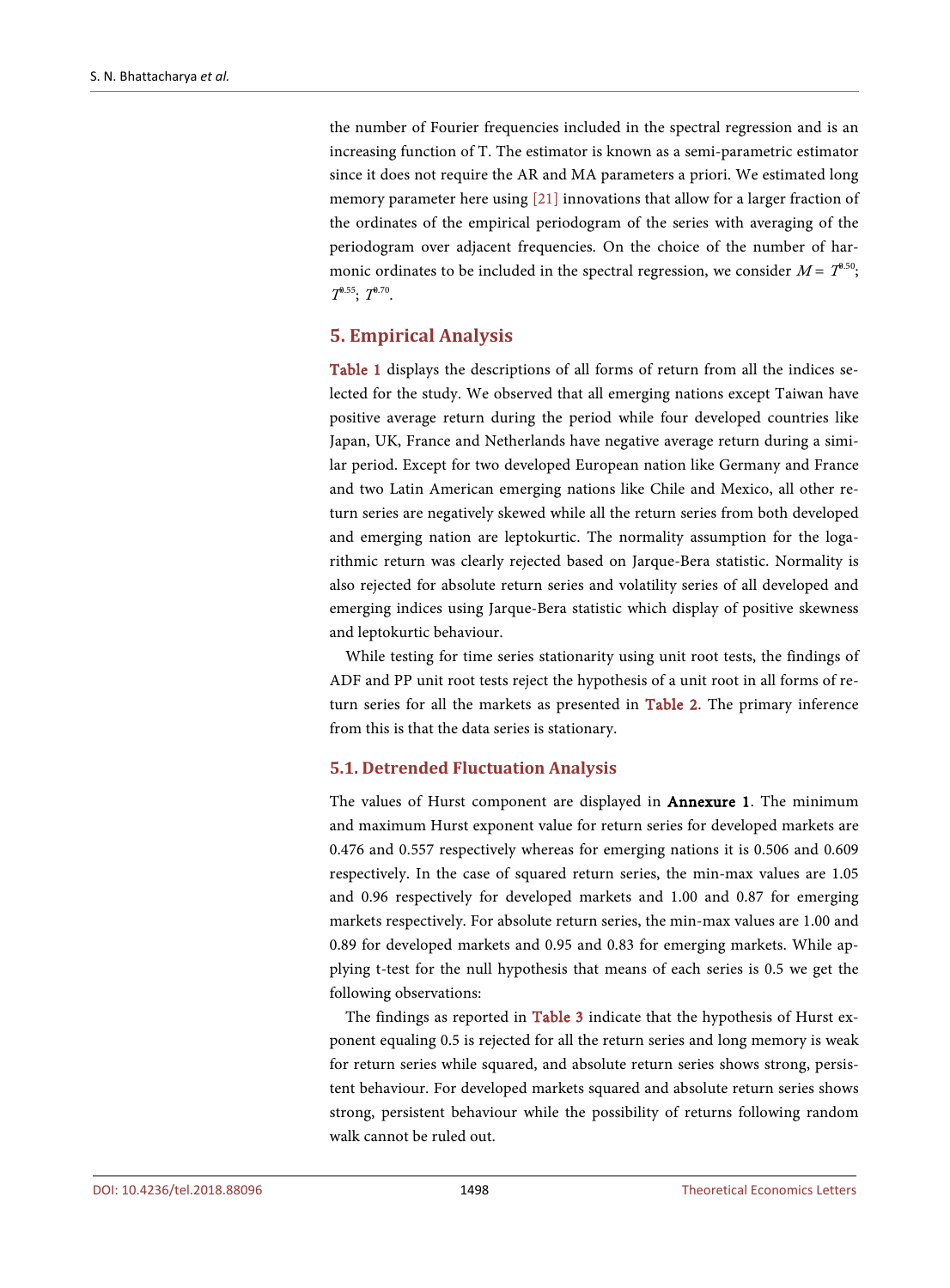| Indices                  | Data       | Mean       | Median  |                         | Maximum Minimum | Std.<br>Dev. | <b>Skewness</b> | Kurtosis |
|--------------------------|------------|------------|---------|-------------------------|-----------------|--------------|-----------------|----------|
| <b>Developed Nations</b> |            |            |         |                         |                 |              |                 |          |
|                          | RET        | 0.00013    | 0.00048 | 0.05360                 | $-0.08554$      | 0.0097       | $-0.591$        | 9.248    |
| <b>AORD</b>              | SQR        | 0.00010    | 0.00002 | 0.00732                 | 0.00000         | 0.0002       | 11.372          | 211.28   |
|                          | ABS        | 0.00685    | 0.00492 | 0.08554                 | 0.00000         | 0.0069       | 2.8322          | 17.712   |
|                          | <b>RET</b> | $-0.00011$ | 0.00043 | 0.10028                 | $-0.09590$      | 0.0147       | $-0.085$        | 9.210    |
| <b>AEX</b>               | SQR        | 0.00022    | 0.00005 | 0.01006                 | 0.00000         | 0.0006       | 7.9556          | 89.015   |
|                          | ABS        | 0.01001    | 0.00680 | 0.10028                 | 0.00000         | 0.0108       | 2.8196          | 15.219   |
|                          | RET        | 0.00010    | 0.00075 | 0.10798                 | $-0.07434$      | 0.0154       | 0.0104          | 7.130    |
| <b>DAX</b>               | SQR        | 0.00024    | 0.00006 | 0.01166                 | 0.00000         | 0.0005       | 7.8794          | 104.66   |
|                          | ABS        | 0.01085    | 0.00758 | 0.10798                 | 0.00000         | 0.0110       | 2.3277          | 11.796   |
|                          | <b>RET</b> | 0.00009    | 0.00044 | 0.10508                 | $-0.08201$      | 0.0119       | $-0.064$        | 10.934   |
| <b>DJA</b>               | SQR        | 0.00014    | 0.00003 | 0.01104                 | 0.00000         | 0.0004       | 11.972          | 220.09   |
|                          | ABS        | 0.00804    | 0.00546 | 0.10508                 | 0.00000         | 0.0087       | 3.0700          | 19.986   |
|                          | <b>RET</b> | $-0.00007$ | 0.00033 | 0.10595                 | $-0.09472$      | 0.0150       | 0.0055          | 7.661    |
| FCHI                     | SQR        | 0.00023    | 0.00006 | 0.01123                 | 0.00000         | 0.0005       | 8.3195          | 105.22   |
|                          | ABS        | 0.01061    | 0.00752 | 0.10595                 | 0.00000         | 0.0104       | 2.5061          | 13.517   |
|                          | RET        | $-0.00003$ | 0.00000 | 0.09384                 | $-0.09265$      | 0.0124       | $-0.164$        | 9.401    |
| <b>FTSE 100</b>          | SQR        | 0.00015    | 0.00003 | 0.00881                 | 0.00000         | 0.0004       | 9.910           | 147.78   |
|                          | ABS        | 0.00827    | 0.00569 | 0.09384                 | 0.00000         | 0.0088       | 2.788           | 16.406   |
|                          | RET        | 0.00006    | 0.00037 | 0.13407                 | $-0.13582$      | 0.0154       | $-0.078$        | 10.868   |
| <b>HANGSENG</b>          | SQR        | 0.00024    | 0.00005 | 0.01845                 | 0.00000         | 0.0007       | 12.889          | 243.82   |
|                          | ABS        | 0.01060    | 0.00735 | 0.13582                 | 0.00000         | 0.0112       | 3.061           | 21.121   |
|                          | <b>RET</b> | $-0.00001$ | 0.00032 | 0.13235                 | $-0.12111$      | 0.0154       | $-0.395$        | 9.197    |
| <b>NIKKEI</b>            | SQR        | 0.00024    | 0.00007 | 0.01752                 | 0.00000         | 0.0006       | 12.442          | 229.14   |
|                          | ABS        | 0.01108    | 0.00826 | 0.13235                 | 0.00001         | 0.0108       | 2.846           | 19.544   |
|                          | RET        | 0.00003    | 0.00022 | 0.07531                 | $-0.09095$      | 0.0117       | $-0.349$        | 8.986    |
| STRAITS<br><b>TIMES</b>  | SQR        | 0.00014    | 0.00003 | 0.00827                 | 0.00000         | 0.0003       | 9.474           | 136.92   |
|                          | <b>ABS</b> | 0.00810    | 0.00558 | 0.09095                 | 0.00000         | 0.0085       | 2.751           | 15.831   |
|                          | <b>RET</b> | 0.00013    | 0.00070 | 0.09370                 | $-0.09788$      | 0.0115       | $-0.653$        | 12.136   |
| <b>TSX</b>               | SQR        | 0.00013    | 0.00003 | 0.00958                 | 0.00000         | 0.0004       | 11.625          | 188.18   |
|                          | <b>ABS</b> | 0.00780    | 0.00549 | 0.09788                 | 0.00000         | 0.0085       | 3.367           | 22.868   |
|                          |            |            |         | <b>Emerging Nations</b> |                 |              |                 |          |
|                          | <b>RET</b> | 0.00023    | 0.00031 | 0.13178                 | $-0.12649$      | 0.0157       | $-0.079$        | 8.865    |
| <b>BUX</b>               | SQR        | 0.00025    | 0.00007 | 0.01737                 | 0.00000         | 0.0007       | 11.971          | 219.58   |
|                          | ABS        | 0.01130    | 0.00851 | 0.13178                 | 0.00001         | 0.0109       | 2.808           | 18.55    |

Table 1. Data Summary: Return, |Return|, Return Squared.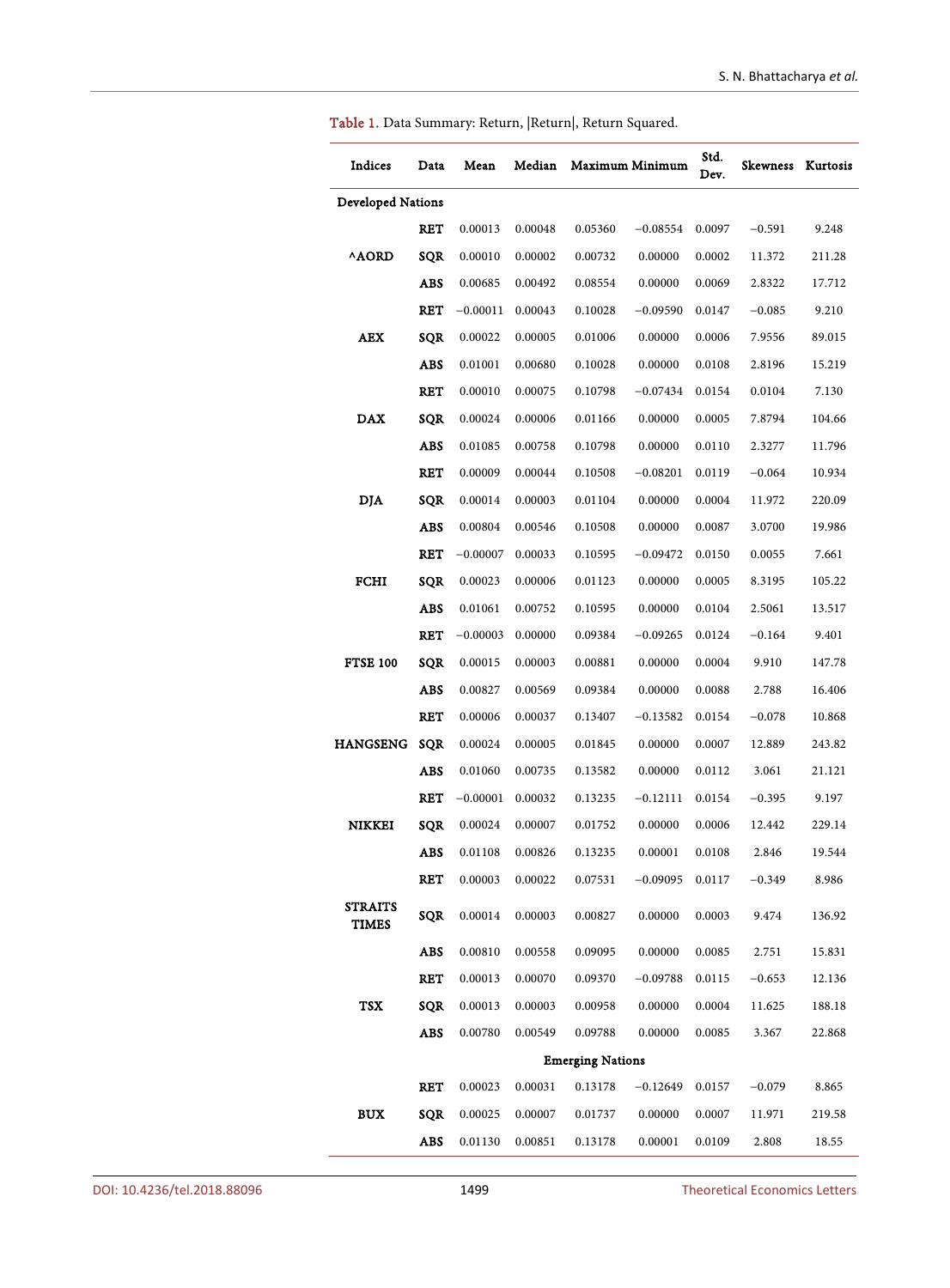| Continued       |            |            |         |         |            |        |          |         |
|-----------------|------------|------------|---------|---------|------------|--------|----------|---------|
|                 | <b>RET</b> | 0.00026    | 0.00048 | 0.13677 | $-0.12096$ | 0.0182 | $-0.070$ | 6.722   |
| <b>IBOVESPA</b> | SQR        | 0.00033    | 0.00011 | 0.01871 | 0.00000    | 0.0008 | 10.042   | 165.41  |
|                 | ABS        | 0.01348    | 0.01051 | 0.13677 | 0.00000    | 0.0123 | 2.31     | 13.634  |
|                 | <b>RET</b> | 0.00031    | 0.00047 | 0.11803 | $-0.07173$ | 0.0100 | 0.030    | 11.780  |
| <b>IPSA</b>     | SQR        | 0.00010    | 0.00003 | 0.01393 | 0.00000    | 0.0003 | 22.050   | 803.198 |
|                 | <b>ABS</b> | 0.00714    | 0.00538 | 0.11803 | 0.00000    | 0.0070 | 3.225    | 27.584  |
|                 | <b>RET</b> | 0.00018    | 0.00040 | 0.16020 | $-0.15568$ | 0.0096 | $-0.509$ | 60.637  |
| <b>KLSE</b>     | SQR        | 0.00009    | 0.00002 | 0.02567 | 0.00000    | 0.0007 | 27.99    | 874.75  |
|                 | ABS        | 0.00594    | 0.00402 | 0.16020 | 0.00000    | 0.0076 | 7.977    | 127.10  |
|                 | RET        | 0.00016    | 0.00071 | 0.11284 | $-0.12805$ | 0.0161 | $-0.565$ | 8.941   |
| <b>KOSPI</b>    | SQR        | 0.00026    | 0.00006 | 0.01640 | 0.00000    | 0.0007 | 10.269   | 167.85  |
|                 | ABS        | 0.01105    | 0.00758 | 0.12805 | 0.00000    | 0.0117 | 2.671    | 15.47   |
|                 | <b>RET</b> | 0.00059    | 0.00118 | 0.25226 | $-0.20657$ | 0.0219 | $-0.217$ | 16.540  |
| <b>MICEX</b>    | SQR        | 0.00048    | 0.00011 | 0.06364 | 0.00000    | 0.0019 | 17.843   | 454.25  |
|                 | ABS        | 0.01472    | 0.01057 | 0.25226 | 0.00000    | 0.0163 | 3.963    | 34.41   |
|                 | <b>RET</b> | 0.00046    | 0.00080 | 0.10441 | $-0.08267$ | 0.0135 | 0.027    | 7.882   |
| <b>MXXIPC</b>   | SQR        | 0.00018    | 0.00005 | 0.01090 | 0.00000    | 0.0004 | 8.782    | 131.78  |
|                 | ABS        | 0.00949    | 0.00671 | 0.10441 | 0.00000    | 0.0096 | 2.543    | 13.650  |
|                 | RET        | 0.00041    | 0.00104 | 0.16334 | $-0.13054$ | 0.0155 | $-0.297$ | 11.10   |
| NIFTY           | SQR        | 0.00024    | 0.00006 | 0.02668 | 0.00000    | 0.0007 | 17.80    | 499.24  |
|                 | ABS        | 0.01086    | 0.00791 | 0.16334 | 0.00000    | 0.0110 | 3.085    | 23.80   |
|                 | RET        | 0.00021    | 0.00058 | 0.09401 | $-0.09256$ | 0.0164 | $-0.274$ | 7.38    |
| <b>SHCOMP</b>   | SQR        | 0.00027    | 0.00006 | 0.00884 | 0.00000    | 0.0006 | 6.532    | 59.34   |
|                 | ABS        | 0.01141    | 0.00787 | 0.09401 | 0.00000    | 0.0118 | 2.397    | 11.60   |
|                 | RET        | $-0.00001$ | 0.00035 | 0.06525 | $-0.09936$ | 0.0144 | $-0.23$  | 6.065   |
| TWII            | SQR        | 0.00021    | 0.00005 | 0.00987 | 0.00000    | 0.0004 | 6.13     | 71.806  |
|                 | <b>ABS</b> | 0.01011    | 0.00694 | 0.09936 | 0.00000    | 0.0102 | 2.02     | 8.784   |

RET—Return Series, SQR—Squared Return Series, ABS—Absolute Return Series (Source: Author).

The box plot figures (Figures 1-3) for all the series for both the markets further supports the findings that squared and absolute return series show persistent behaviour. Additionally, returns from emerging markets show weak persistence while evidence for returns from developed markets is inconclusive and ranges between random walk and weak persistence.

However the possibility that these findings being influenced by the presence of short memory cannot be ruled out, and we use rescaled range analysis for the same.

#### **5.2. Rescaled-Range (R/S) Analysis**

Rescaled Analysis is based on the premise that range as a measure of dispersion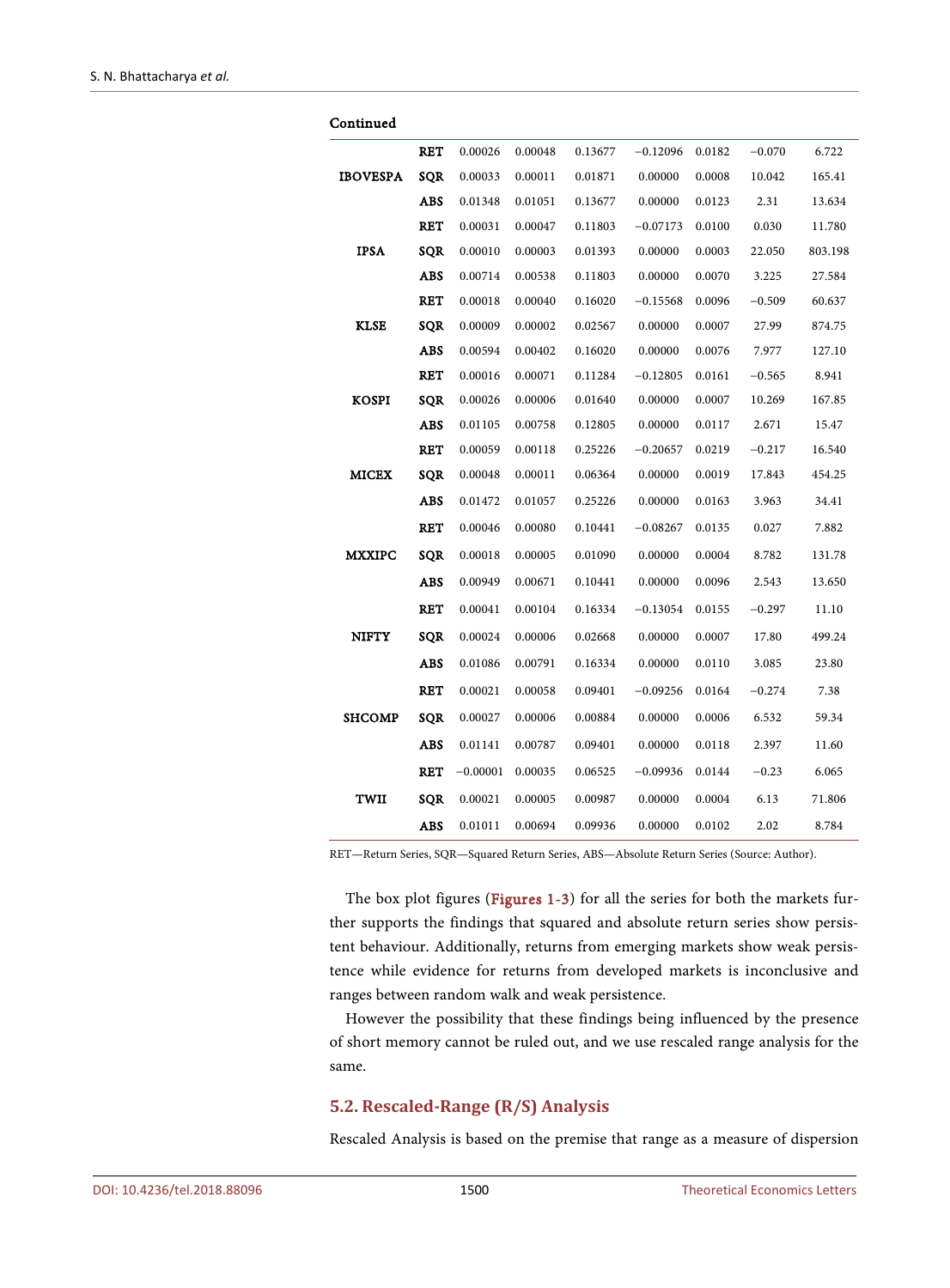| Indices              | Data       | Unit Root Tests |          | Indices         | Unit Root Tests |          |  |
|----------------------|------------|-----------------|----------|-----------------|-----------------|----------|--|
|                      |            | ${\rm ADF}$     | PP       |                 | ADF             | PP       |  |
|                      | RET        | $-64.32$        | $-64.37$ |                 | $-30.43$        | $-59.48$ |  |
| <b>AORD</b>          | SQR        | $-8.28$         | $-82.39$ | BUX             | $-7.61$         | $-68.27$ |  |
|                      | ABS        | $-9.28$         | $-85.50$ |                 | $-12.26$        | $-75.93$ |  |
|                      | RET        | $-30.39$        | $-64.02$ |                 | $-61.78$        | $-61.86$ |  |
| AEX                  | SQR        | $-6.19$         | $-89.96$ | <b>IBOVESPA</b> | $-6.93$         | $-89.84$ |  |
|                      | ABS        | $-6.76$         | $-92.77$ |                 | $-9.70$         | $-85.36$ |  |
|                      | RET        | $-64.26$        | $-64.37$ |                 | $-52.86$        | $-52.51$ |  |
| DAX                  | SQR        | $-6.86$         | $-89.10$ | <b>IPSA</b>     | $-11.66$        | $-65.62$ |  |
|                      | ABS        | $-8.33$         | $-92.86$ |                 | $-11.52$        | $-70.61$ |  |
| DJA                  | RET        | $-48.56$        | $-68.15$ | <b>KLSE</b>     | $-61.87$        | $-61.96$ |  |
|                      | SQR        | $-7.96$         | $-93.82$ |                 | $-24.93$        | $-36.55$ |  |
|                      | ABS        | $-7.02$         | $-92.85$ |                 | $-23.77$        | $-55.35$ |  |
|                      | RET        | $-31.31$        | $-66.24$ | KOSPI           | $-60.65$        | $-60.69$ |  |
| FCHI                 | SQR        | $-7.07$         | $-85.67$ |                 | $-11.05$        | $-76.97$ |  |
|                      | ABS        | $-8.76$         | $-90.84$ |                 | $-8.28$         | $-87.61$ |  |
|                      | RET        | $-30.87$        | $-67.17$ | <b>MICEX</b>    | $-60.39$        | $-60.37$ |  |
| <b>FTSE 100</b>      | SQR        | $-6.32$         | $-85.51$ |                 | $-5.93$         | $-83.97$ |  |
|                      | ABS        | $-8.18$         | $-85.96$ |                 | $-6.13$         | $-84.75$ |  |
|                      | RET        | $-62.59$        | $-62.64$ |                 | -44.65          | $-56.62$ |  |
| <b>HANGSENG</b>      | SQR        | $-8.66$         | $-65.36$ | <b>MXXIPC</b>   | $-6.70$         | $-86.23$ |  |
|                      | ABS        | $-7.11$         | $-87.09$ |                 | $-9.68$         | $-84.77$ |  |
|                      | RET        | $-64.25$        | $-64.38$ |                 | $-44.70$        | $-57.85$ |  |
| NIKKEI               | SQR        | $-10.31$        | $-75.16$ | NIFTY           | $-12.85$        | $-65.38$ |  |
|                      | ABS        | $-11.23$        | $-82.43$ |                 | $-10.77$        | $-75.43$ |  |
|                      | <b>RET</b> | $-61.53$        | $-61.59$ |                 | $-59.71$        | $-59.75$ |  |
| <b>STRAITS TIMES</b> | SQR        | $-8.21$         | $-84.72$ | <b>SHCOMP</b>   | $-12.46$        | $-70.16$ |  |
|                      | ABS        | $-7.03$         | $-88.62$ |                 | $-10.61$        | $-78.57$ |  |
|                      | RET        | $-63.77$        | $-64.06$ |                 | $-59.52$        | $-59.51$ |  |
| <b>TSX</b>           | SQR        | $-5.05$         | $-78.36$ | TWII            | $-9.36$         | $-79.99$ |  |
|                      | ABS        | $-7.60$         | $-86.41$ |                 | $-7.41$         | $-89.24$ |  |

Table 2. Findings from the Unit Root Tests.

The null hypothesis of unit root is rejected for mean return, absolute return and squared return for all markets. (Source: Author Calculations).

of the series, follows a scaling law. We estimated Lo statistic for all the series and is reported in Annexure 1. We did not find evidence to reject the null hypothesis of absence of long memory in return. Contrary findings are evidenced using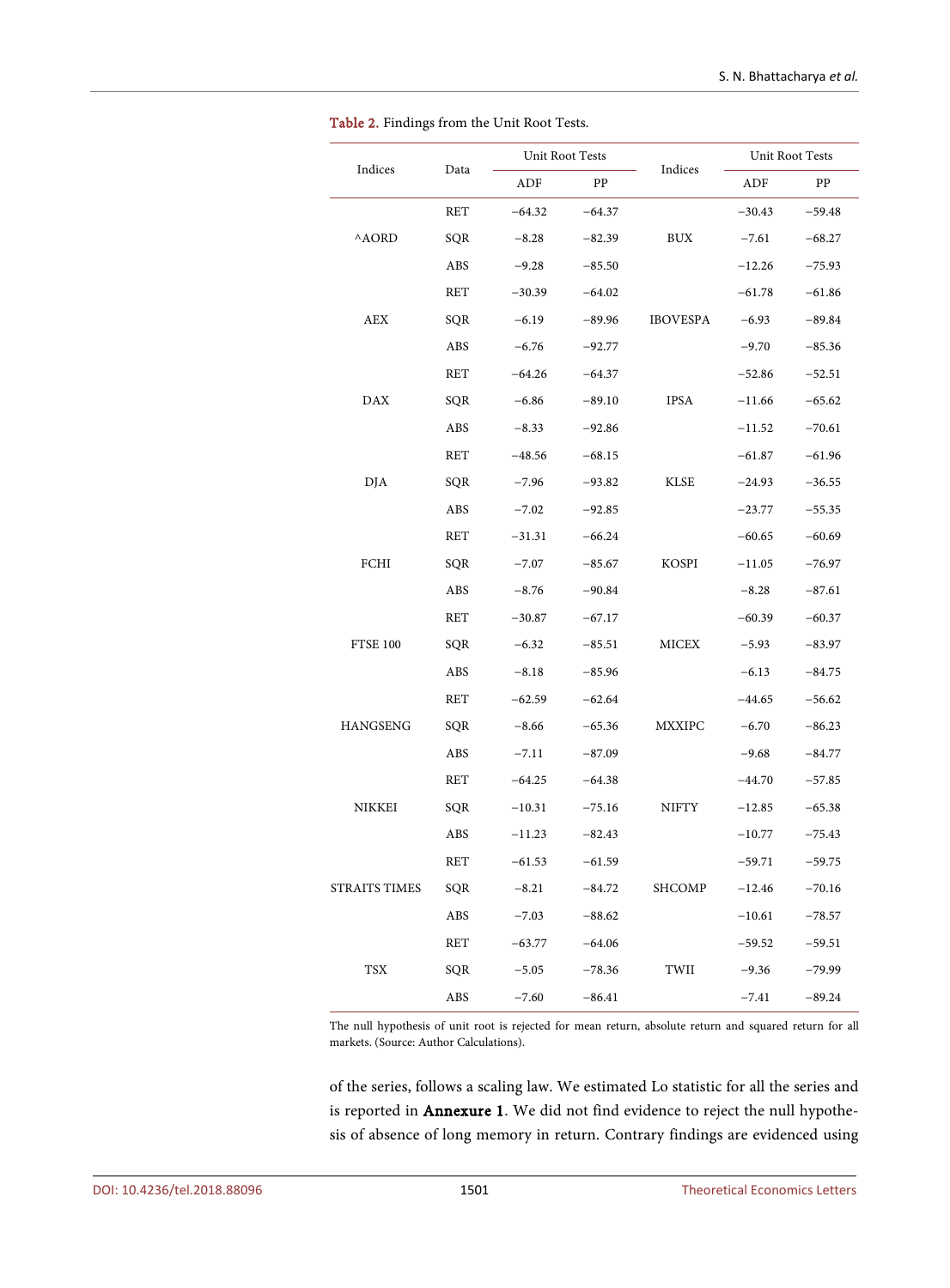|                       | For Developed Markets |                      |                |  |  |  |
|-----------------------|-----------------------|----------------------|----------------|--|--|--|
|                       | <b>RET</b>            | SOR                  | ABS.           |  |  |  |
| Test statistic        | 2.004                 | 45.5486              | 42.5659        |  |  |  |
| Two-tailed<br>p-value | 0.075                 | 5.928e-012           | 1.088e-011     |  |  |  |
| One-tailed p-value    | 0.037                 | $2.964e - 012$       | 5.438e-012     |  |  |  |
|                       |                       | For Emerging Markets |                |  |  |  |
| Test statistic        | 3.85108               | 33.0184              | 27.5554        |  |  |  |
| Two-tailed<br>p-value | 0.0039                | $1.056e - 010$       | $5.298e - 010$ |  |  |  |
| One-tailed p-value    | 0.00195               | 5.278e-011           | $2.649e - 010$ |  |  |  |

Table 3. Estimates of t statistic (Ho: Mean of each series = 0.5).

Null hypothesis is rejected for all the data series. (Source: Author Calculation).



Figure 1. Hurst exponent for returns. Source: Author.



Figure 2. Hurst exponent for absolute returns. Source: Author.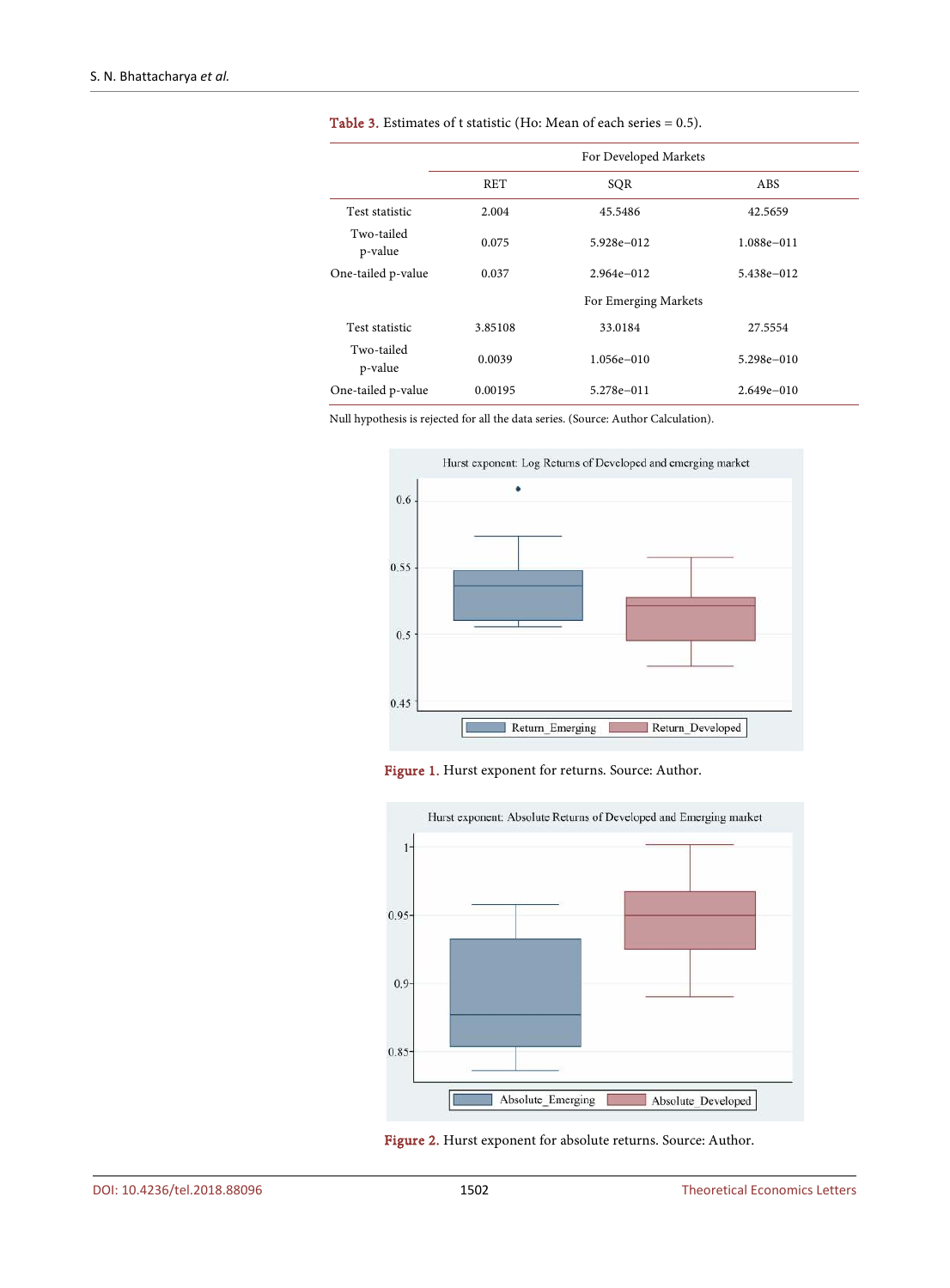

Figure 3. Hurst exponent for volatility. Source: Author.

volatility and absolute return series where the existence of long memory is rejected except for Malaysia, where the null of no long-range dependence could not be rejected at acceptable levels of significance.

#### **5.3. The Spectral Regression Method (Robinson's Estimates)**

The estimates of the fractional differencing parameter (d) are reported in An**nexure 2.** The hypothesis of short memory  $(d = 0)$  is rejected for absolute return and volatility indicating that fractionally integrated models would be required for modelling these series and similar findings are observed for developed and emerging markets with the exception of Malaysia where the presence of long memory in volatility could not be evidenced. However consistent with earlier findings, the null hypothesis for return series could not be rejected for all the emerging and developed market indices.

## **6. Conclusions**

The comparative dynamics of emerging and developed financial markets is an important area of study, especially to understand the increasing impact of global integration. One aspect that distinguishes a mature market and a young market is the difference in market efficiency. The comparative studies thus focus on the efficiency of emerging and developed stock markets. However, [25] showed that the commonly used measures of weak and semi-strong efficiency have limitations in capturing the efficiency. An alternative way to gauge market efficiency is the use of long memory statistics. In this article, we have extended the literature on the comparative dynamics of emerging and developed stock markets using long memory statistics.

Overall findings did not suggest any significant difference in returns from developed markets and emerging markets in terms of memory as the presence of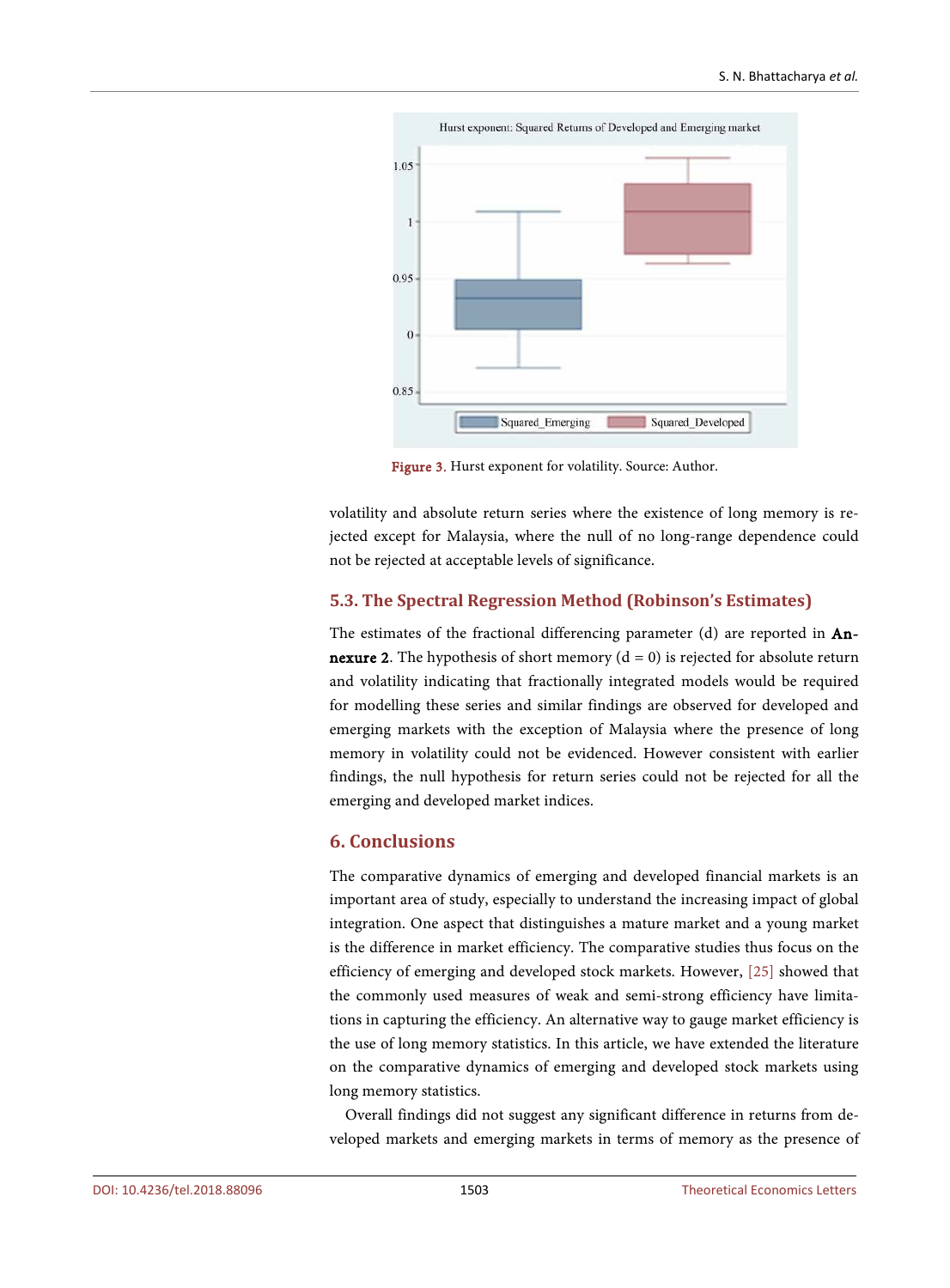long memory could not be established in return series of both the groups. This possibly lends support to the view that modern technology-driven equity markets, whether developed or emerging, are either efficient with arbitrage-free pricing or they are similarly immune to information asymmetry. The distinction between emerging and developed markets regarding efficiency needs a relook as we do not find any significant difference between them in terms of persistence. The findings are supportive of the argument that returns of stock markets follow a random walk and have important implications for equity and portfolio investors. The assertion of random walk seemed indisputable not only on empirical justifications but also consistent with the efficient market paradigm. In the case of Malaysia, significant R/S statistic with insignificant Lo statistic for squared return series indicates evidence of short memory in volatility in line with the observations of [26] and [27]. We argue that evidence against long memory in KLSE needs further research considering the market microstructure and the dynamic nature of market movements in Malaysia. Findings also indicate possibilities of speculation in derivatives market as the presence of memory in volatility leaves room for impaired price discovery. In line with [28], the findings support the presence of non-linearity in emerging and developed markets.

We did not find any significant difference in the long memory statistics of the two market groups. We can conjecture that due to global integration the efficiency of the emerging stock markets is no longer very different from that of the developed stock markets. This study has important implications for global investment decisions. For policymakers in emerging market, the lesson from this article is that liberalisation of markets has resulted in improving the efficiency of the markets. The greater the integration with global markets the more is the benefit for the emerging markets. The future research scope would be in finding and establishing the range of the fractional differencing parameter (d) for each of emerging and developed markets.

#### **References**

- [1] Bekaert, G. and Harvey, C.R. (2003) Emerging Markets Finance. Journal of Empirical Finance, 10, 3-55. https://doi.org/10.1016/S0927-5398(02)00054-3
- [2] Bekaert, G. and Harvey, C.R. (2002) Research in Emerging Markets Finance: Looking to the Future. Emerging Markets Review, 3, 429-448. https://doi.org/10.1016/S1566-0141(02)00045-6
- [3] Brooks, R. and Del Negro, M. (2004) The Rise in Comovement across National Stock Markets: Market Integration or IT Bubble? Journal of Empirical Finance, 11, 659-680.
- [4] Zhang, B., Li, X. and Yu, H. (2013) Has Recent Financial Crisis Changed Permanently the Correlations between BRICS and Developed Stock Markets? The North American Journal of Economics and Finance, 26, 725-738.
- [5] Mandelbrot, B.B. (1971) A Fast Fractional Gaussian Noise Generator. Water Resources Research, 7, 543-553. https://doi.org/10.1029/WR007i003p00543
- [6] Greene, M.T. and Fielitz, B.D. (1977) Long-Term Dependence in Common Stock Returns. Journal of Financial Economics, 4, 339-349.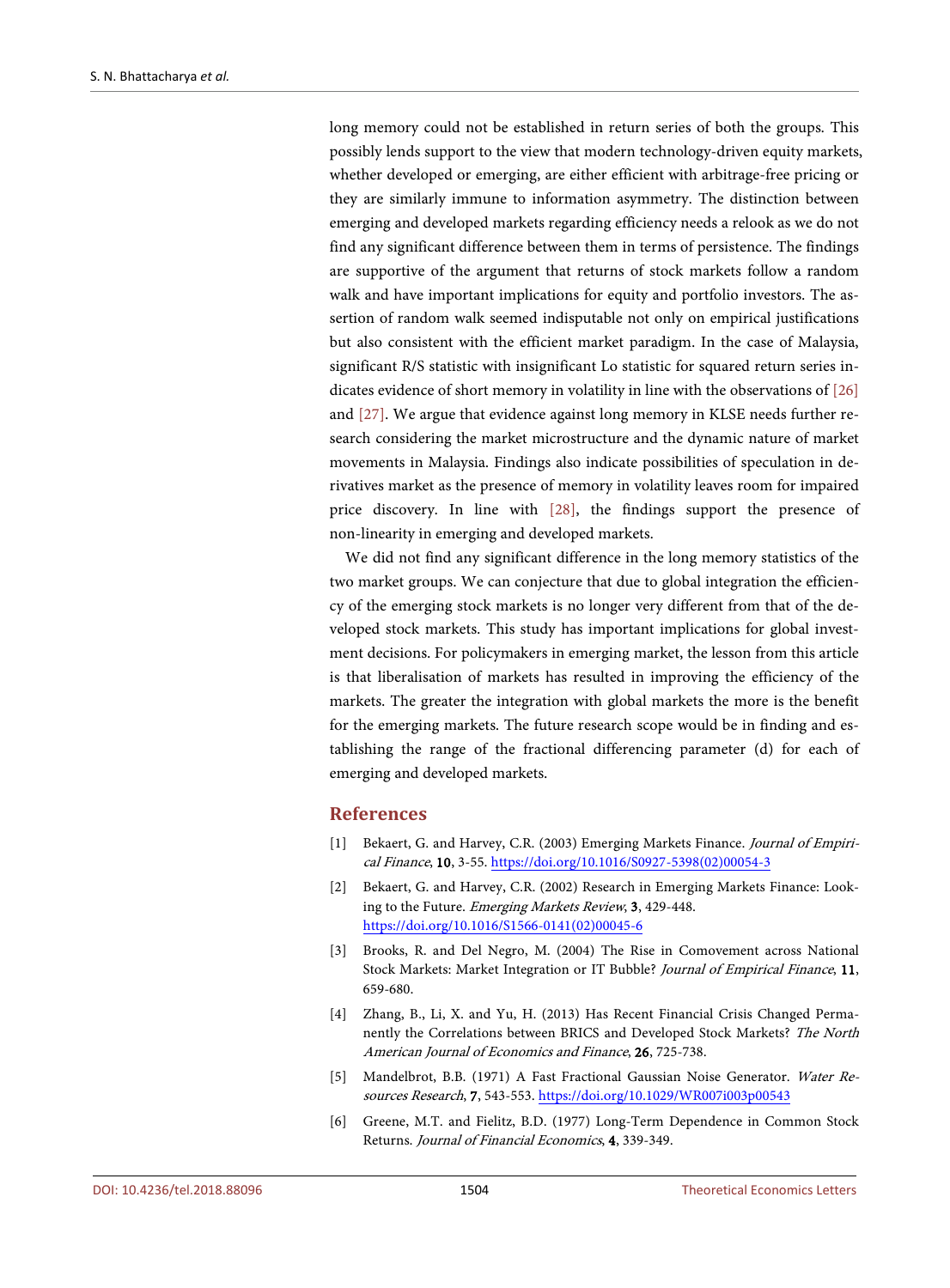https://doi.org/10.1016/0304-405X(77)90006-X

- [7] Lo, A.W. (1991) Long-Term Memory in Stock Market Prices. Econometrica, 59, 1279-1313. https://doi.org/10.2307/2938368
- [8] Willinger, W., Taqqu, M.S. and Teverovsky, V. (1999) Stock Market Prices and Long-Range Dependence. Finance and Stochastics, 3, 1-13. https://doi.org/10.1007/s007800050049
- [9] Baillie, R.T. (1996) Long Memory Processes and Fractional Integration in Econometrics. Journal of Econometrics, 73, 5-60. https://doi.org/10.1016/0304-4076(95)01732-1
- [10] Harvey, A.C. (1993) Long Memory in Stochastic Volatility. Working Paper 10, School of Economics, London.
- [11] Andersen, T.G. and Bollerslev, T. (1997) Heterogeneous Information Arrivals and Return Volatility Dynamics: Uncovering the Long-Run in High Frequency Returns. Journal of Finance, 52, 975-1005. https://doi.org/10.1111/j.1540-6261.1997.tb02722.x
- [12] Sadique, S. and Silvapulle, P. (2001) Long-Term Memory in Stock Market Returns: International Evidence. International Journal of Finance & Economics, 6, 59-67. https://doi.org/10.1002/ijfe.143
- [13] Kang, S.H., Cheong, C. and Yoon, S.M. (2010) Long Memory Volatility in Chinese Stock Markets. Physica A, 389, 1425-1433. https://doi.org/10.1016/j.physa.2009.12.004
- [14] Maheshchandra, J.P. (2012) Long Memory Property in Return and Volatility: Evidence from the Indian Stock Markets. Asian Journal of Finance & Accounting, 4, 218-230. https://doi.org/10.5296/ajfa.v4i2.2027
- [15] Hiremath, G.S. and Kumari, J. (2015) Is There Long Memory in Indian Stock Market Returns? An Empirical Search. Journal of Asia-Pacific Business, 16, 128-145. https://doi.org/10.1080/10599231.2015.1028306
- [16] He, J., Wang, J. and Jiang, X. (2016) The Effects of Long Memory in Price Volatility of Inventories Pledged on Portfolio Optimization of Supply Chain Finance. Journal of Mathematical Finance, 6, 134-155.
- [17] Bhattacharya, S.N. and Bhattacharya, M. (2012) Long Memory in Stock Returns: A Study of Emerging Markets. Iranian Journal of Management Studies, 5, 67-88.
- [18] Bhattacharya, S.N. and Bhattacharya, M. (2013) Long Memory in Return Structures from Developed Markets. Cuadernos de Gestión, 13, 127-143.
- [19] Hurst, H.E. (1951) Long-Term Storage of Reservoirs: An Experimental Study. Transactions of the American Society of Civil Engineers, 116, 770-799.
- [20] Graves, T., Gramacy, R., Watkins, N. and Franzke, C. (2017) Brief History of Long Memory: Hurst, Mandelbrot and the Road to Arfima, 1951-1980. Entropy, 19, 437. https://doi.org/10.3390/e19090437
- [21] Robinson, P. (1995) Log-Periodogram Regression of Time Series with Long Range Dependence. The Annals of Statistics, 23, 1048-1072. https://doi.org/10.1214/aos/1176324636
- [22] Peng, C.-K., Buldyrev, S.V., Havlin, S., Simons, M., Stanley, H.E. and Goldberger, A.L. (1994) Mosaic Organization of DNA Nucleotides. Physical Review E, 49, 1685-1689.
- [23] Andrews, D.W.K. (1991) Heteroscedasticity and Autocorrelation Consistent Covariance Matrix Estimation. Econometrica, 59, 817-858.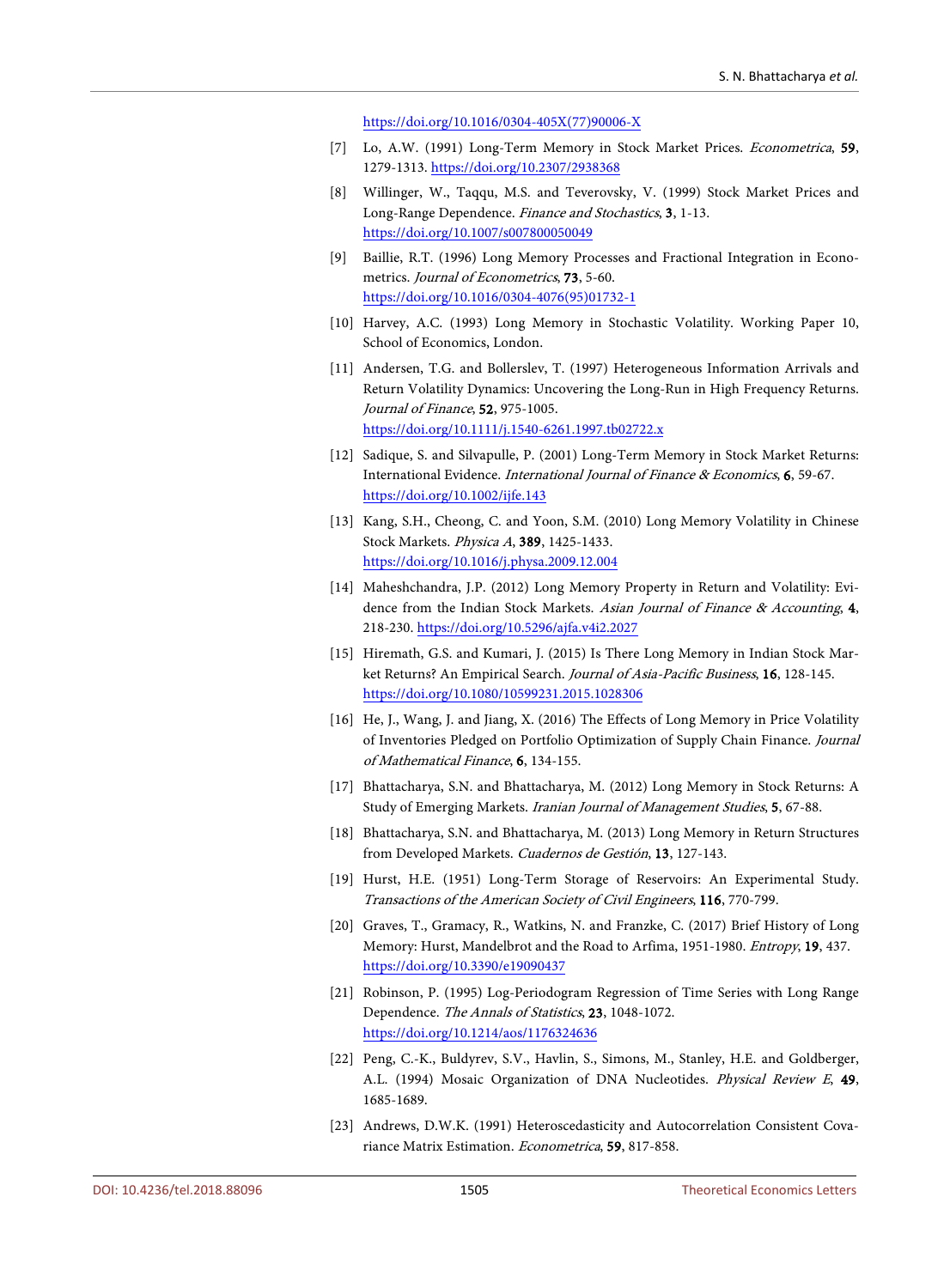- [24] Geweke, J. and Porter-Hudak, S. (1983) The Estimation and Application of Long-Memory Time Series Models. Journal of Time Series Analysis, 4, 221-238.
- [25] Griffin, J.M., Kelly, P.J. and Nardari, F. (2010) Do Market Efficiency Measures Yield Correct Inferences? A Comparison of Developed and Emerging Markets. Review of Financial Studies, 23, 3225-3277. https://doi.org/10.1093/rfs/hhq044
- [26] Beran, J. and Ocker, D. (2001) Volatility of Stock Market Indices—An Analysis Based on SEMIFAR Models. Journal of Business and Economic Statistics, 19, 103-116.
- [27] Cajueiro, D.O. and Tabak, B.M. (2004) The Hurst's Exponent over Time: Testing the Assertion that Emerging Markets Are Becoming More Efficient. Physica A, 336, 521-537.
- [28] Guhathakurta, K., Bhattacharya, S.N., Banerjee, S. and Bhattacharya, B. (2013) Nonlinear Correlation of Stock and Commodity Indices in Emerging and Developed Market. In: Banerjee, S., Ed., Chaos and Complexity Theory for Management: Nonlinear Dynamics, IGI Global, Hershey, 63-87.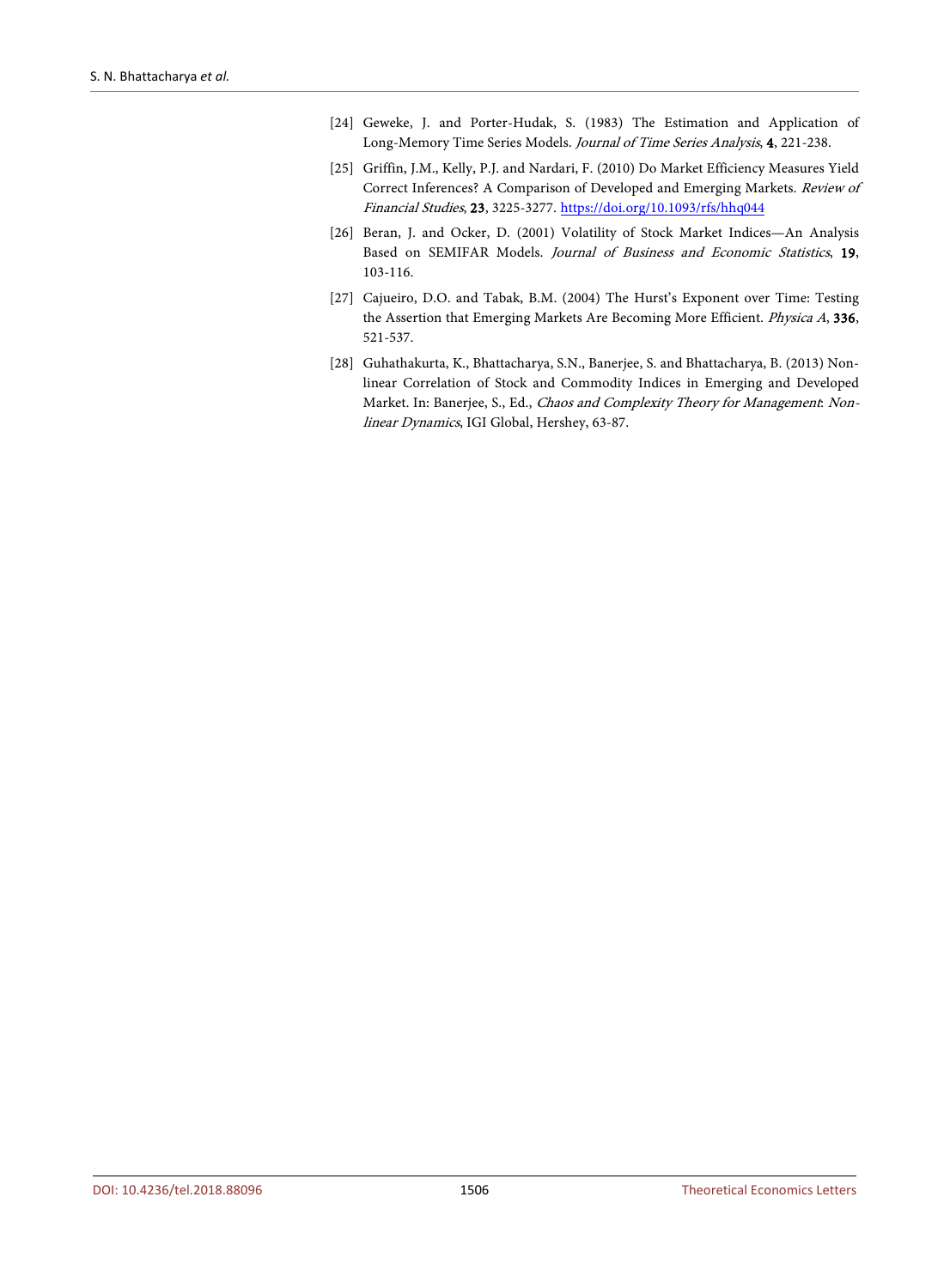| <b>HURST Exponent</b> |                         |        |              |                 |            |        |            |  |
|-----------------------|-------------------------|--------|--------------|-----------------|------------|--------|------------|--|
| Developed Markets     | <b>Emerging Markets</b> |        |              |                 |            |        |            |  |
| <b>Indices</b>        | <b>RET</b>              | SQR    | <b>ABS</b>   | <b>Indices</b>  | <b>RET</b> | SQR    | <b>ABS</b> |  |
| <b>AORD</b>           | 0.5278                  | 0.9123 | 0.9705       | <b>BUX</b>      | 0.5391     | 0.8535 | 0.9256     |  |
| <b>AEX</b>            | 0.5275                  | 1.002  | 1.056        | <b>IBOVESPA</b> | 0.5059     | 0.8532 | 0.938      |  |
| <b>DAX</b>            | 0.5199                  | 0.9674 | 1.015        | <b>IPSA</b>     | 0.5355     | 0.8354 | 0.9047     |  |
| <b>DJA</b>            | 0.4824                  | 0.9675 | 1.033        | <b>KLSE</b>     | 0.5735     | 0.8443 | 0.8754     |  |
| FCHI                  | 0.4947                  | 0.9512 | 1.002        | <b>KOSPI</b>    | 0.5068     | 0.9428 | 0.969      |  |
| <b>FTSE 100</b>       | 0.476                   | 0.9489 | 1.016        | <b>MICEX</b>    | 0.5262     | 0.9326 | 1.009      |  |
| <b>HANGSENG</b>       | 0.5145                  | 0.939  | 0.9788       | <b>MXXIPC</b>   | 0.5103     | 0.8958 | 0.9492     |  |
| <b>NIKKEI</b>         | 0.5238                  | 0.8902 | 0.9656       | <b>NIFTY</b>    | 0.537      | 0.893  | 0.9269     |  |
| <b>STRAITS TIMES</b>  | 0.5577                  | 0.9242 | 0.9634       | <b>SHCOMP</b>   | 0.6087     | 0.8612 | 0.8717     |  |
| <b>TSX</b>            | 0.5335                  | 0.9802 | 1.053        | TWII            | 0.5476     | 0.9579 | 0.9397     |  |
|                       |                         |        | Lo Statistic |                 |            |        |            |  |
| <b>AORD</b>           | 1.35                    | 3.44   | 4.41         | <b>BUX</b>      | 1.36       | 2.56   | 3.36       |  |
| <b>AEX</b>            | 1.28                    | 2.19   | 2.78         | <b>IBOVESPA</b> | 1.58       | 2.66   | 3.68       |  |
| <b>DAX</b>            | 1.46                    | 2.65   | 3.48         | <b>IPSA</b>     | 1.59       | 2.3    | 2.75       |  |
| <b>DJA</b>            | 1.19                    | 2.68   | 2.69         | <b>KLSE</b>     | 1.18       | 1.64   | 3.04       |  |
| <b>FCHI</b>           | 1.07                    | 2.61   | 3.5          | <b>KOSPI</b>    | 1.22       | 3.27   | 4.36       |  |
| <b>FTSE 100</b>       | 1.12                    | 2.38   | 2.81         | <b>MICEX</b>    | 1.23       | 2.83   | 3.45       |  |
| <b>HANGSENG</b>       | 1.31                    | 2.68   | 3.76         | <b>MXXIPC</b>   | 1.41       | 2.95   | 3.56       |  |
| <b>NIKKEI</b>         | 1.15                    | 2.01   | 2.52         | <b>NIFTY</b>    | 1.43       | 2.92   | 3.16       |  |
| <b>STRAITS TIMES</b>  | 1.49                    | 3.38   | 3.57         | <b>SHCOMP</b>   | 1.64       | 3.58   | 4.09       |  |
| <b>TSX</b>            | 1.09                    | 2.49   | 3.03         | TWII            | 1.16       | 3.74   | 4.42       |  |

# **Annexure 1**

The values of Hurst component and Lo statistic. Note: Critical values: The critical values of the statistic are obtained from Lo (Table II, 1991). 90% [0.861, 1.747]. 95% [0.809, 1.862]. 99% [0.721, 2.098].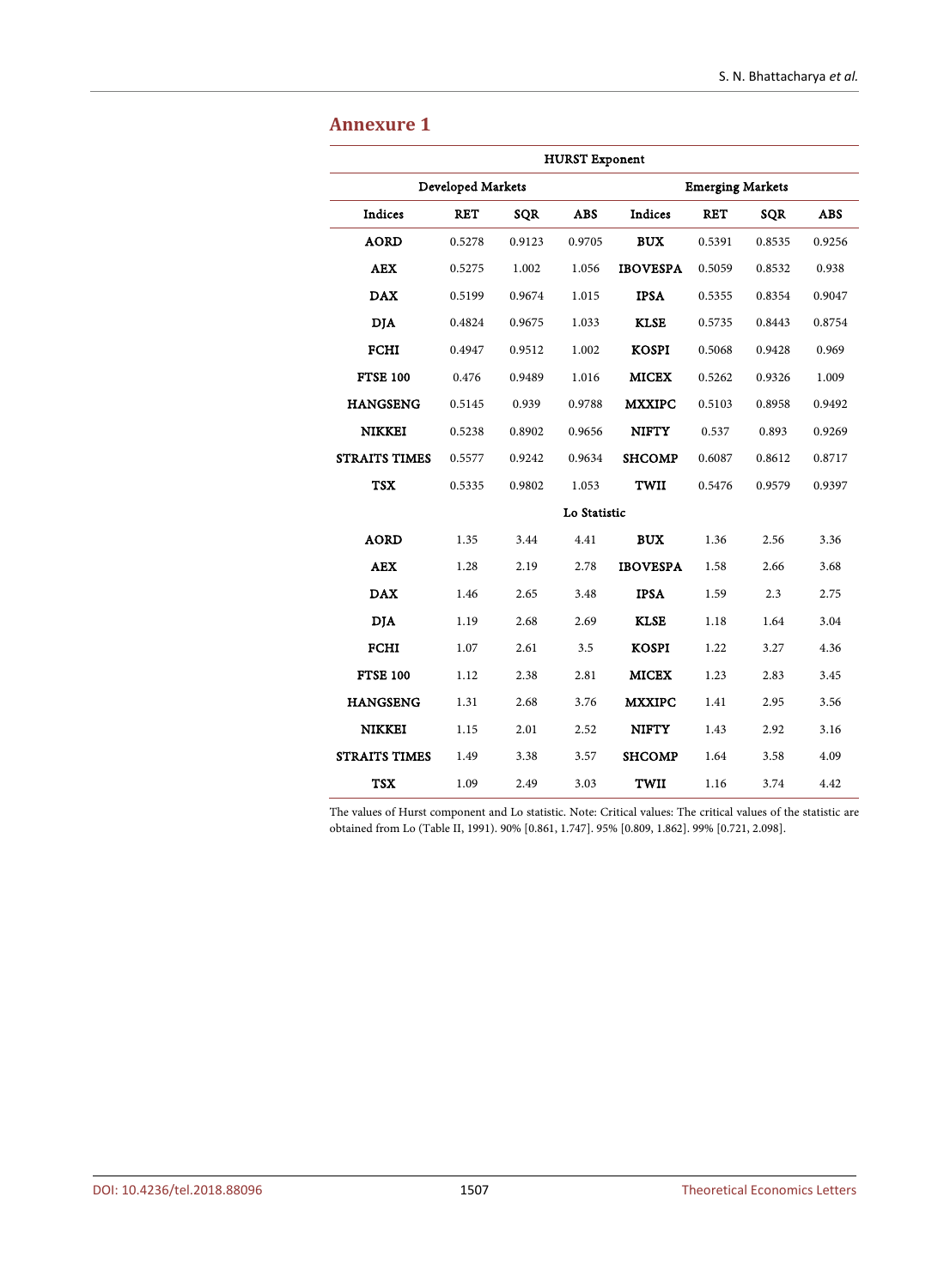# **Annexure 2**

The estimates of the fractional differencing parameter (d)

| Indices                        | Data       | $M = T^{0.50}$ | $M = T^{0.55}$          | $M = T^{0.60}$ | $M = T^{0.65}$ | $M = T^{0.70}$ |  |  |  |  |
|--------------------------------|------------|----------------|-------------------------|----------------|----------------|----------------|--|--|--|--|
| Developed Markets              |            |                |                         |                |                |                |  |  |  |  |
| ^AORD                          | RET        | 0.1075         | 0.1352                  | 0.0768         | 0.0145         | 0.0196         |  |  |  |  |
| <b>AORD</b>                    | SOR        | $0.4394***$    | $0.5112***$             | $0.4784***$    | $0.4439***$    | $0.4416***$    |  |  |  |  |
| <b>^AORD</b>                   | ABS        | $0.5437***$    | $0.5347***$             | $0.5199***$    | $0.4787***$    | $0.4732***$    |  |  |  |  |
| <b>AEX</b>                     | <b>RET</b> | 0.0534         | 0.0587                  | 0.0845         | 0.0664         | 0.0462         |  |  |  |  |
| AEX                            | SQR        | $0.3976***$    | $0.5022***$             | $0.5479***$    | $0.6041***$    | $0.4885***$    |  |  |  |  |
| AEX                            | ABS        | $0.4480***$    | $0.5352***$             | $0.5844***$    | $0.6039***$    | $0.5236***$    |  |  |  |  |
| <b>DAX</b>                     | RET        | 0.0452         | 0.1057                  | 0.0589         | 0.0461         | 0.0188         |  |  |  |  |
| <b>DAX</b>                     | SQR        | $0.4379***$    | $0.4687***$             | $0.4733***$    | $0.5163***$    | $0.4409***$    |  |  |  |  |
| <b>DAX</b>                     | ABS        | $0.5092***$    | $0.5557***$             | $0.5075***$    | $0.5206***$    | $0.4617***$    |  |  |  |  |
| <b>DJA</b>                     | RET        | 0.0335         | $-0.0010$               | $-0.0094$      | $-0.0083$      | $-0.0378$      |  |  |  |  |
| <b>DJA</b>                     | SQR        | $0.4956***$    | $0.6507***$             | $0.5962***$    | $0.6217***$    | $0.5795***$    |  |  |  |  |
| DJA.                           | ABS        | $0.5296***$    | $0.5444***$             | $0.5752***$    | $0.5685***$    | $0.5432***$    |  |  |  |  |
| FCHI                           | RET        | $-0.0508$      | $-0.0125$               | $-0.0107$      | $-0.0279$      | $-0.0665$      |  |  |  |  |
| FCHI                           | SQR        | $0.4471***$    | $0.5002***$             | $0.4672***$    | $0.4760***$    | $0.4020***$    |  |  |  |  |
| FCHI                           | ABS        | $0.4772***$    | $0.5456***$             | $0.5104***$    | $0.4913***$    | $0.4583***$    |  |  |  |  |
| <b>FTSE 100</b>                | RET        | 0.0419         | 0.0181                  | 0.0097         | $-0.0341$      | $-0.0070$      |  |  |  |  |
| <b>FTSE 100</b>                | SQR        | $0.4772***$    | $0.5546***$             | $0.5040***$    | $0.5209***$    | $0.4349***$    |  |  |  |  |
| <b>FTSE 100</b>                | ABS        | $0.4560***$    | $0.5086***$             | $0.4824***$    | $0.4883***$    | $0.4748***$    |  |  |  |  |
| <b>HANGSENG</b>                | RET        | 0.0305         | 0.1449                  | 0.0930         | 0.0497         | $-0.0007$      |  |  |  |  |
| <b>HANGSENG</b>                | SQR        | $0.3434***$    | $0.4237***$             | $0.4435***$    | $0.4970***$    | $0.3406***$    |  |  |  |  |
| <b>HANGSENG</b>                | ABS        | $0.5276***$    | $0.5577***$             | $0.5535***$    | $0.5292***$    | $0.4257***$    |  |  |  |  |
| <b>NIKKEI</b>                  | RET        | 0.0038         | $-0.0009$               | $-0.0356$      | 0.0009         | $-0.0398$      |  |  |  |  |
| <b>NIKKEI</b>                  | SQR        | $0.2670***$    | $0.3203***$             | $0.4461***$    | $0.5505***$    | $0.4445***$    |  |  |  |  |
| <b>NIKKEI</b>                  | ABS        | $0.3399***$    | $0.3556***$             | $0.4705***$    | $0.5189***$    | $0.4235***$    |  |  |  |  |
| STRAITS<br><b>TIMES</b>        | <b>RET</b> | 0.1409         | $0.2116***$             | $0.1364***$    | $0.1302***$    | 0.0772         |  |  |  |  |
| <b>STRAITS</b><br><b>TIMES</b> | SQR        | $0.3807***$    | $0.4238***$             | $0.4586***$    | $0.5016***$    | $0.4531***$    |  |  |  |  |
| <b>STRAITS</b><br><b>TIMES</b> | ABS        | $0.5001***$    | $0.5068***$             | $0.4954***$    | $0.4840***$    | $0.4357***$    |  |  |  |  |
| <b>TSX</b>                     | <b>RET</b> | 0.1109         | 0.1539                  | 0.0760         | 0.0293         | $-0.0069$      |  |  |  |  |
| <b>TSX</b>                     | SQR        | $0.6009***$    | $0.7026***$             | $0.5343***$    | $0.6165***$    | $0.6340***$    |  |  |  |  |
| <b>TSX</b>                     | ABS        | $0.6258***$    | $0.6424***$             | $0.5020***$    | $0.5189***$    | $0.5284***$    |  |  |  |  |
|                                |            |                | <b>Emerging Markets</b> |                |                |                |  |  |  |  |
| <b>BUX</b>                     | RET        | 0.0717         | $0.1361**$              | $0.1306**$     | 0.0481         | 0.0442         |  |  |  |  |
| <b>BUX</b>                     | SQR        | $0.2938***$    | $0.3622***$             | $0.4588***$    | $0.5523***$    | $0.5145***$    |  |  |  |  |